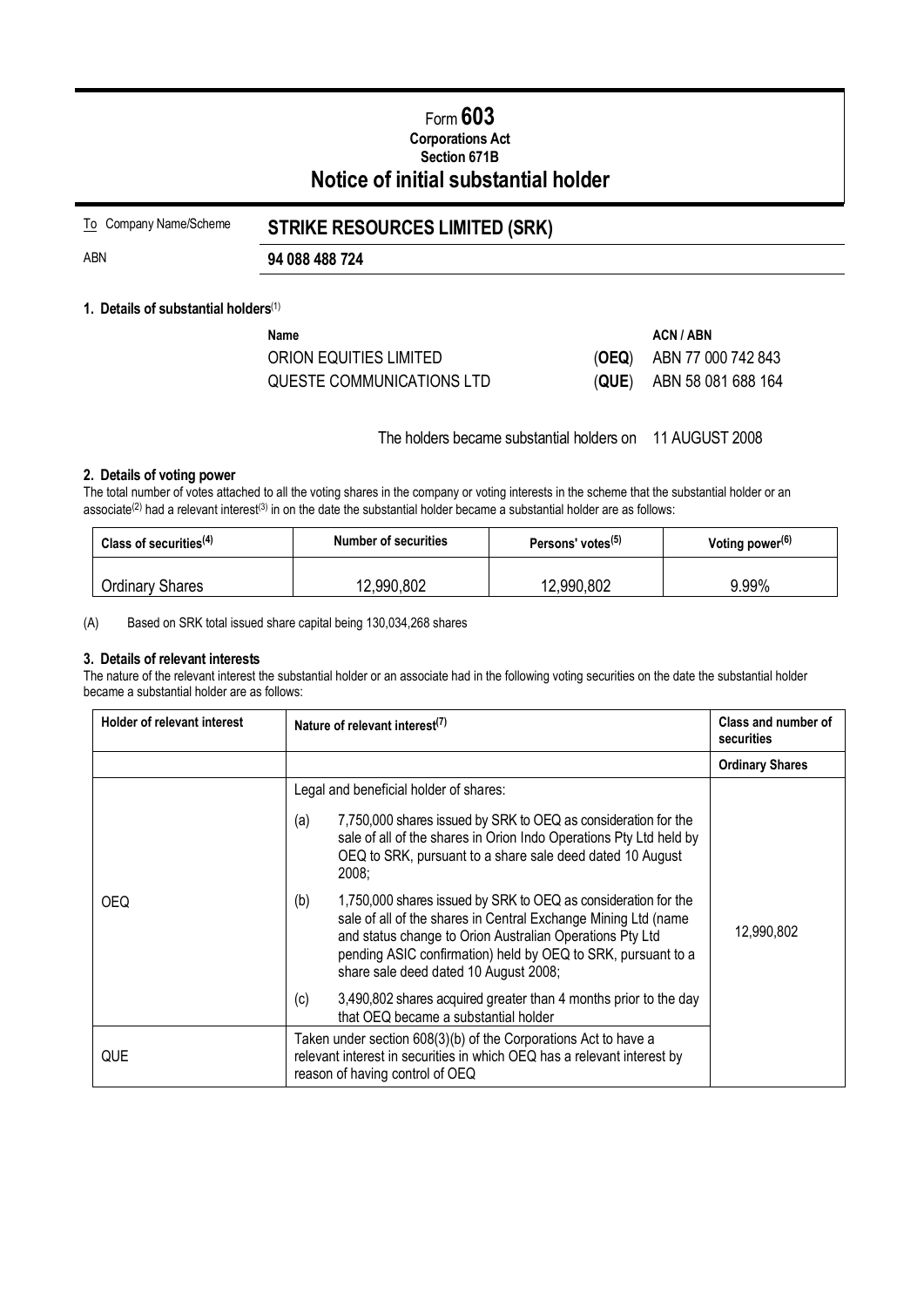## **4. Details of present registered holders**

The persons registered as holders of the securities referred to in paragraph 3 above are as follows:

| Holder of relevant interest  | <b>Registered holder of securities</b> | Person entitled to be registered as<br>holder <sup>(8)</sup> | Class and number of<br>securities |
|------------------------------|----------------------------------------|--------------------------------------------------------------|-----------------------------------|
|                              |                                        |                                                              | <b>Ordinary Shares:</b>           |
| All the parties named in (1) | OEQ                                    | OEQ                                                          | 12.990.802                        |

## **5. Consideration**

The consideration paid for each relevant interest referred to in paragraph 3 above, and acquired in the 4 months prior to the day that the substantial holder became a substantial holder is as follows:

| <b>Holder of relevant interest</b> | Date of acquisition (Disposal)                                                                                                                                                                                                                  | Consideration <sup>(9)</sup> |                                                                                                                                                                                                                                                                               | <b>Class and number</b><br>of securities |
|------------------------------------|-------------------------------------------------------------------------------------------------------------------------------------------------------------------------------------------------------------------------------------------------|------------------------------|-------------------------------------------------------------------------------------------------------------------------------------------------------------------------------------------------------------------------------------------------------------------------------|------------------------------------------|
|                                    |                                                                                                                                                                                                                                                 | Cash                         | Non-cash                                                                                                                                                                                                                                                                      | Ordinary<br><b>Shares</b>                |
| <b>OEQ</b>                         | 11 August 2008<br>(date of issue of shares by SRK)<br>pursuant to settlement of the sale<br>of Orion Indo Operations Pty Ltd<br>by OEQ to SRK)                                                                                                  |                              | As consideration for the sale<br>of all of the shares in Orion<br>Indo Operations Pty Ltd<br>held by OEQ to SRK,<br>pursuant to a share sale<br>deed dated 10 August 2008                                                                                                     | 7,750,000                                |
| <b>OEQ</b>                         | 11 August 2008<br>(date of issue of shares by SRK)<br>pursuant to settlement of the sale<br>of Central Exchange Mining Ltd<br>(name and status change to Orion<br>Australian Operations Pty Ltd<br>pending ASIC confirmation) by<br>OEQ to SRK) |                              | As consideration for the sale<br>of all of the shares in<br>Central Exchange Mining<br>Ltd (name and status<br>change to Orion Australian<br>Operations Pty Ltd pending<br>ASIC confirmation) held by<br>OEQ to SRK, pursuant to a<br>share sale deed dated 10<br>August 2008 | 1,750,000                                |
| TOTAL                              |                                                                                                                                                                                                                                                 |                              |                                                                                                                                                                                                                                                                               | 9,500,000                                |

### **6. Associates**

The reasons the persons named in paragraph 3 above are associates of the substantial holder are as follows:

| Name and ACN/ARSN (if applicable) | Nature of association                                                                                                                                                             |
|-----------------------------------|-----------------------------------------------------------------------------------------------------------------------------------------------------------------------------------|
| QUE and OEQ                       | QUE is taken under section 608(3)(b) of the Corporations Act to have a relevant interest in<br>securities in which OEQ has a relevant interest by reason of having control of OEQ |

### **7. Addresses**

The addresses of persons named in this form are as follows:

| Name | <b>Address</b>                                                                      |
|------|-------------------------------------------------------------------------------------|
| OEQ  | Level 14, The Forrest Centre, 221 St Georges Terrace, Perth, Western Australia 6000 |
| QUE  | Level 14, The Forrest Centre, 221 St Georges Terrace, Perth, Western Australia 6000 |

## **Signature**

print name WILLIAM JOHNSON

**sign here**<br>
print name WILLIAM JOHNSON<br>
print name WILLIAM JOHNSON<br>
capacity Director of OEQ